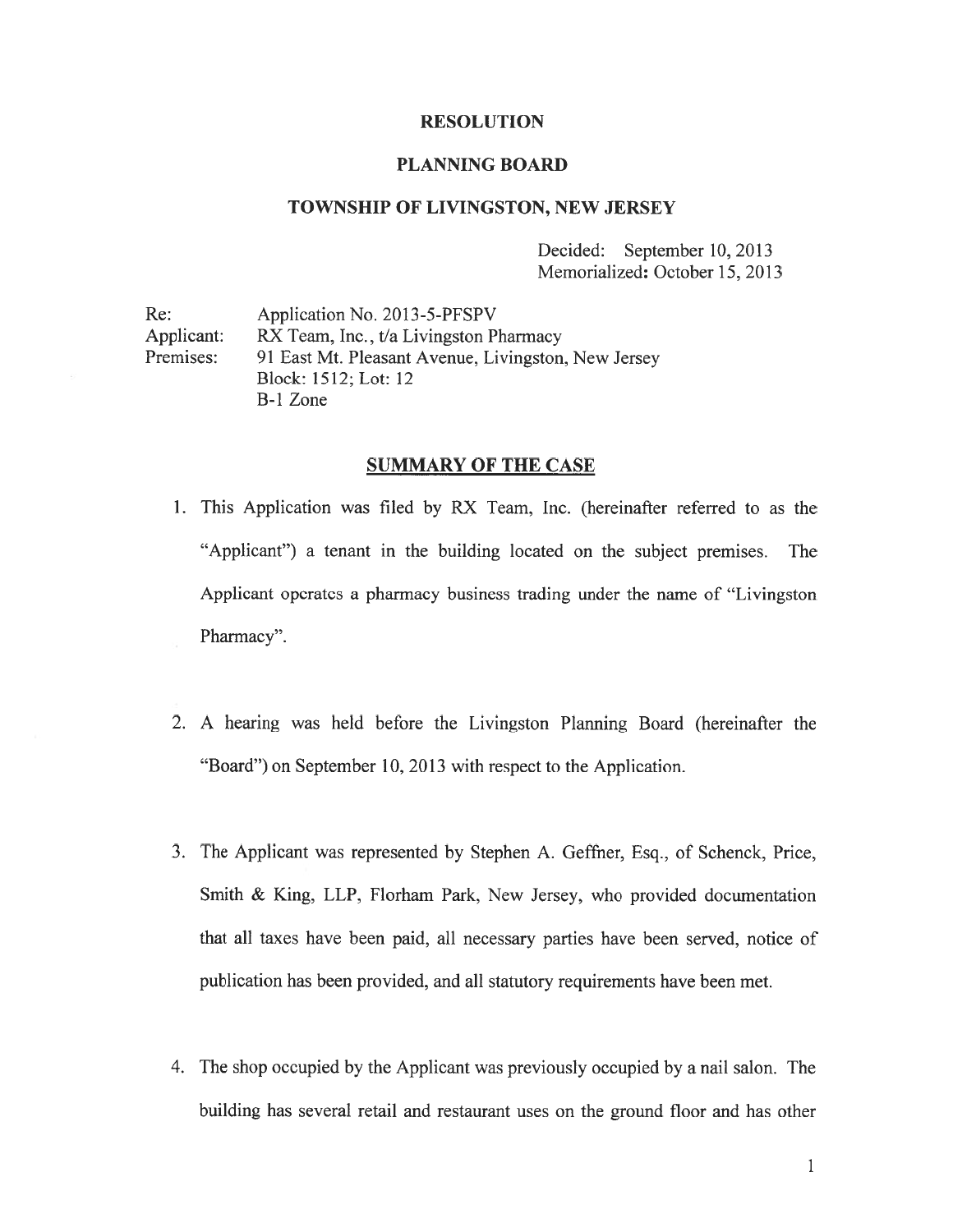business uses on the second floor. The Applicant's pharmacy is located in the south-easterly corner of the building and faces onto East Mount Pleasant Avenue (State Highway Route 10).

- 5. The Applicant currently has an illuminated sign on the front of the building directly facing East Mount Pleasant Avenue, and requests <sup>a</sup> variance so as to be able to install <sup>a</sup> second illuminated sign on the westerly side of the building. Applicant's shop has <sup>a</sup> second entrance there that faces <sup>a</sup> parking area and driveway.
- 6. Township Code Section 170-90.C.(3) permits <sup>a</sup> sign on such an entrance wall, but only provided that it is not illuminated.
- 7. The Applicant presented the testimony of:
	- A: Gerry Greenberger, the manufacturer and designer of the sign.
	- B: John McDonough, admitted as an exper<sup>t</sup> in Planning.
- 8. The proposed sign, which has already been fabricated by the sign manufacturer, measures 30 inches in height by 26 feet in length. The lettering height is 24 inches. A logo, between the words "Livingston" and "Pharmacy", is 30 inches in height. The sign would have internally illuminated channel letters and logo. As proposed, the sign would have an area of 80.6 square feet when measured as required by the Township Code.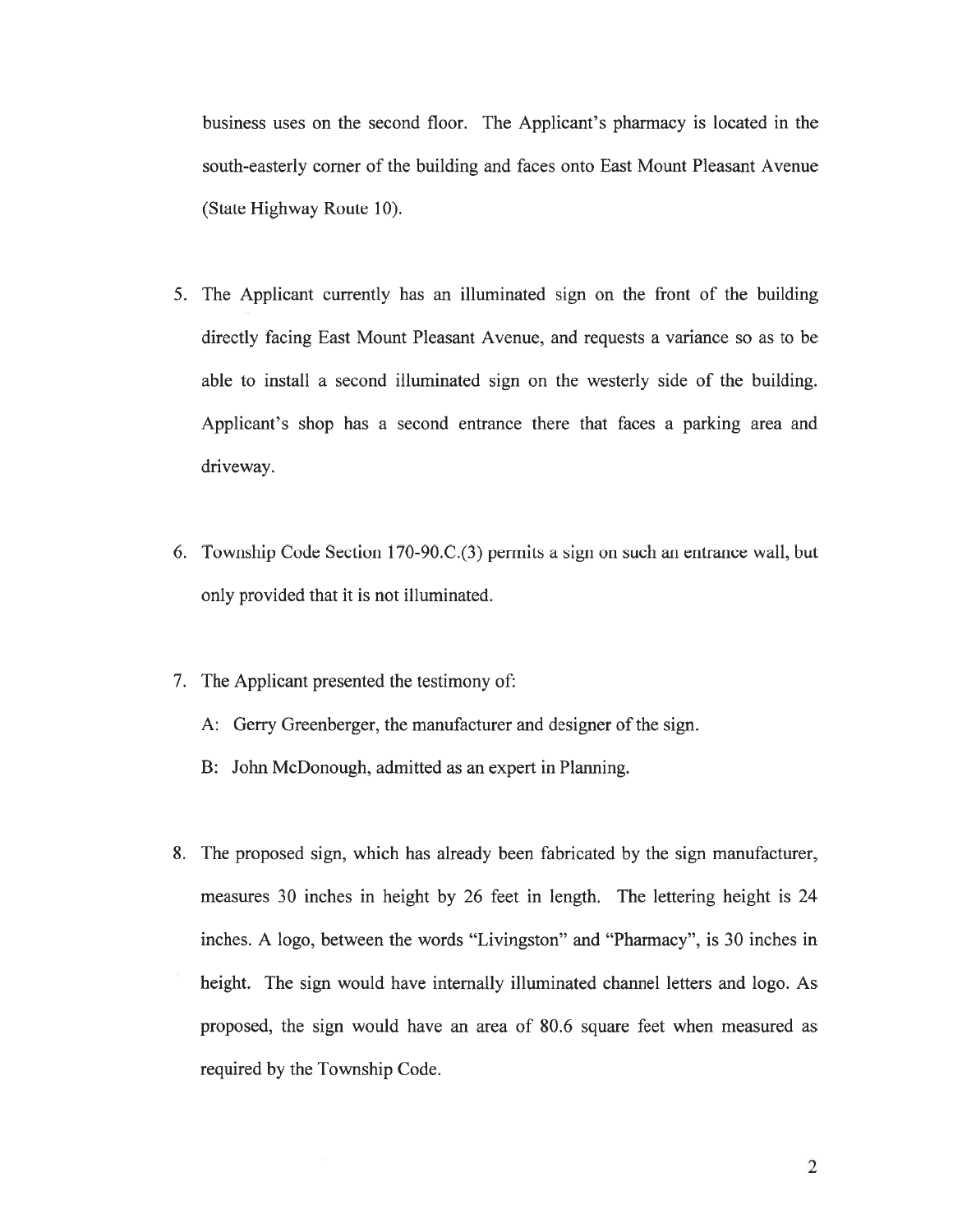- 9. During the course of the hearing, the Applicant reduced the proposed size of the logo to the same 24-inch height as the lettering. That change would reduce the area of the sign to 52 square feet. The area of the side wall constituting <sup>a</sup> store front of the Applicant is 570 square feet. Under Township Code Section 170- 90.C.(3). Applicant's signage on that wall cannot exceed  $10\%$  of that store front. That is 57 square feet. The reduced size sign would measure 52 square feet; which conforms to the size limitations in the Township Code.
- 10. Mr. Greenberger testified that illumination of the sign is essential for the benefit of persons driving from the west and seeking the pharmacy to fill <sup>a</sup> prescription needed after dark. Mr. McDonough testified that the sign would be visible to those motorists when they are approximately 300 feet from the building. The witnesses testified that such advance sighting would reduce the risk of sudden vehicle stops.
- 11. No members of the public appeared either in suppor<sup>t</sup> of or in opposition to the Application.

# CONCLUSIONS & FINDINGS OF FACT

1. The Application for Preliminary and Final Site approval is hereby approved as stated on the record and as set forth herein.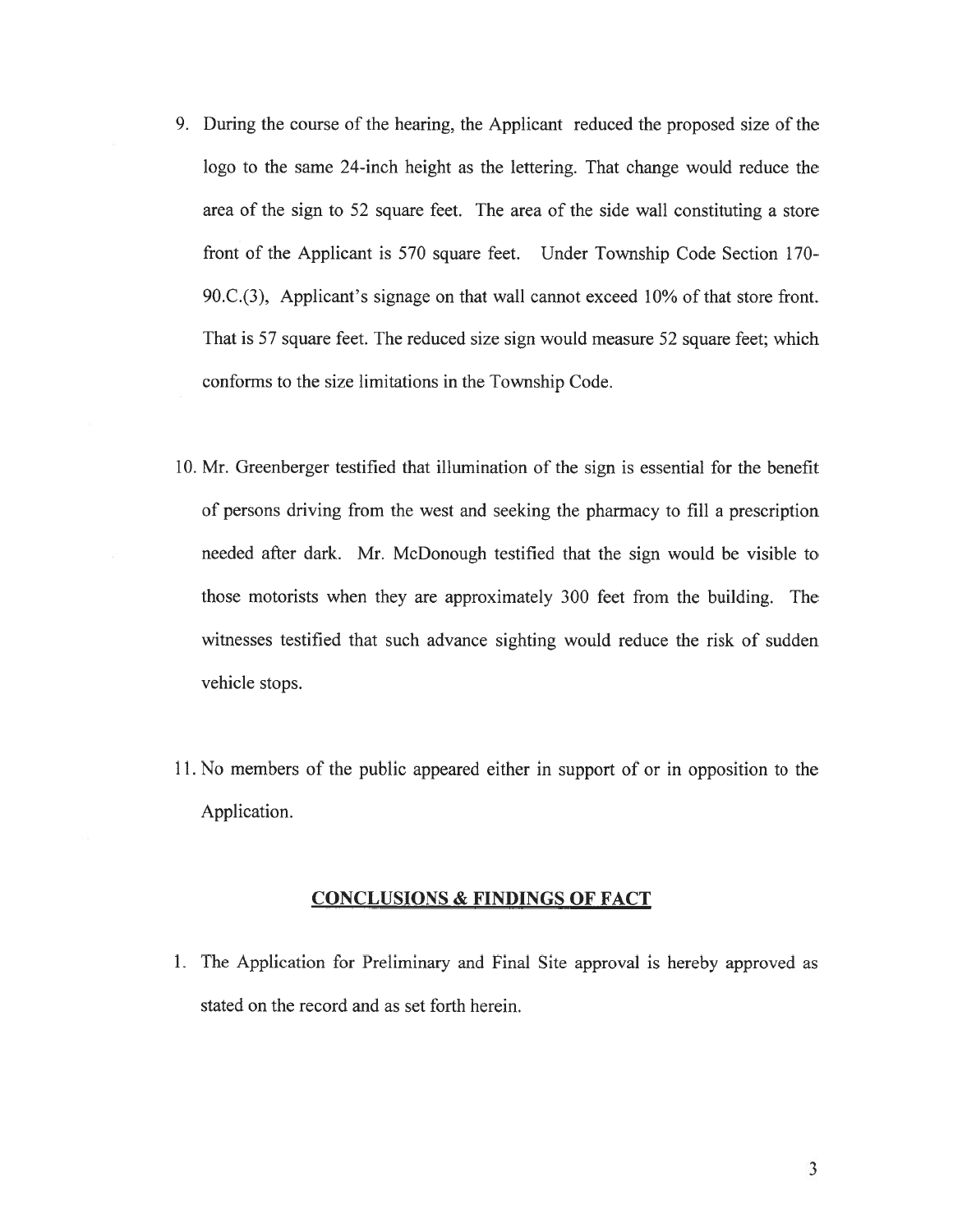- 2. The Board grants <sup>a</sup> variance from Township Code Section 170-90.C.(3) to allow the Applicant <sup>a</sup> store front wall sign on the westerly side of the building, facing the parking lot and driveway, with <sup>a</sup> height of 24 inches, including logo, and <sup>a</sup> maximum width of 26 feet, with internally illuminated channel letters and logo.
- 3. Illumination of that sign would provide necessary identification of the pharmacy location at night for traffic proceeding in an easterly direction on East Mt. Pleasant Avenue. The speed limit on East Mt. Pleasant Avenue is 35 mph. Vehicle occupants coming from the west would have approximately <sup>a</sup> 300-foot line of sight to the sign. The absence of illumination could result in insufficient time for <sup>a</sup> motorist to identify the pharmacy at night; thus causing last minute braking and sudden stops.
- 4. Grant of the variance is consistent with the provisions of N.J.S. 40:55D-70.c.(2) in that it provides <sup>a</sup> better alternative to the strict application of the Zoning Ordinance. The purposes of zoning would be advanced in that it would allow for appropriate identification of the pharmacy location at night, would assist in traffic safety, and would not be <sup>a</sup> detriment to the surrounding neighborhood. There are no residential properties thst would have <sup>a</sup> view of the proposed sign. The benefits from <sup>a</sup> gran<sup>t</sup> of the variance would clearly outweigh any detriment. There would be no negative impact on the Zone Ordinance or impairment of the Zoning Plan.